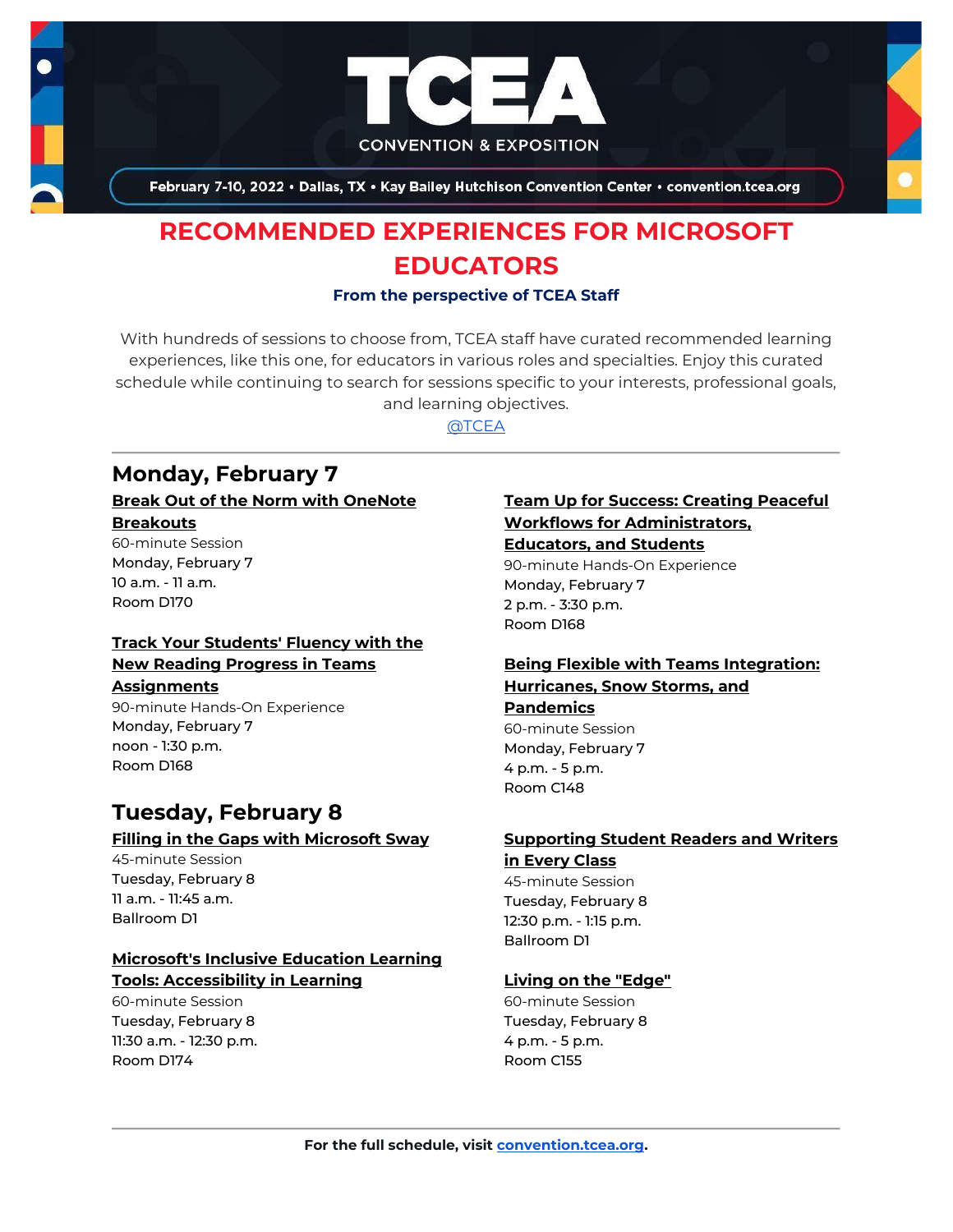

February 7-10, 2022 . Dallas, TX . Kay Bailey Hutchison Convention Center . convention.tcea.org

#### **[Robert Knight Exhibit Hall](https://register.tcea.org/2022/session_list.cfm?session_key=61CDF249-F04D-A206-2B64-15D6559D2515&session_date=Tuesday,%20Feb%2008,%202022)**

Special Event Tuesday, February 8 2 p.m. – 7 p.m. Exhibit Hall

## **Wednesday, February 9**

## **[App Smashing Microsoft Teams](https://register.tcea.org/2022/session_list.cfm?session_key=BF193765-F04D-A206-2B64-F690D9FAA06C&session_date=Wednesday,%20Feb%2009,%202022)**

60-minute Session Wednesday, February 9 10 a.m. - 11 a.m. Ballroom C1

### **[Building Efficiency in Your School with](https://register.tcea.org/2022/session_list.cfm?session_key=0232AAC3-F04D-A206-2B64-D1267D794B3F&session_date=Wednesday,%20Feb%2009,%202022)  [Microsoft Power Automate](https://register.tcea.org/2022/session_list.cfm?session_key=0232AAC3-F04D-A206-2B64-D1267D794B3F&session_date=Wednesday,%20Feb%2009,%202022)**

90-minute Hands-On Experience Wednesday, February 9 10 a.m. - 11:30 a.m. Room D168

## **Thursday, February 10**

### **[Do Less and Get More: Interactive](https://register.tcea.org/2022/session_list.cfm?session_key=0236906C-F04D-A206-2B64-85888E2B8AB7&session_date=Thursday,%20Feb%2010,%202022)  [Notebooks with Microsoft OneNote](https://register.tcea.org/2022/session_list.cfm?session_key=0236906C-F04D-A206-2B64-85888E2B8AB7&session_date=Thursday,%20Feb%2010,%202022)**

90-minute Hands-On Experience Thursday, February 10 8 a.m. - 9:30 a.m. Room D168

#### **[Foster an Inclusive Classroom with](https://register.tcea.org/2022/session_list.cfm?session_key=0237D59F-F04D-A206-2B64-F8BD8CA8B219&session_date=Thursday,%20Feb%2010,%202022)  [Flipgrid](https://register.tcea.org/2022/session_list.cfm?session_key=0237D59F-F04D-A206-2B64-F8BD8CA8B219&session_date=Thursday,%20Feb%2010,%202022)**

60-minute Session Thursday, February 10 8:30 a.m. - 9:30 a.m. Room D174

## **[Dedicated Exhibit Hall](https://register.tcea.org/2022/session_list.cfm?session_key=61CDD8E6-F04D-A206-2B64-74AAAD8173D7&session_date=Wednesday,%20Feb%2009,%202022)**

Special Event Wednesday, February 9 2 p.m. – 3 p.m. Exhibit Hall

### **[Dedicated Exhibit Hall](https://register.tcea.org/2022/session_list.cfm?session_key=61CDD8E6-F04D-A206-2B64-74AAAD8173D7&session_date=Thursday,%20Feb%2010,%202022)**

Special Event Thursday, February 10 1 p.m. - 2 p.m. Exhibit Hall

### **[Closing Keynote](https://register.tcea.org/2022/session_list.cfm?session_key=5F4F3255-F04D-A206-2B64-6ACD0E3FF7E6&session_date=Thursday,%20Feb%2010,%202022)**

Special Event Thursday, February 10 2 p.m. - 3:30 p.m. Exhibit Hall D